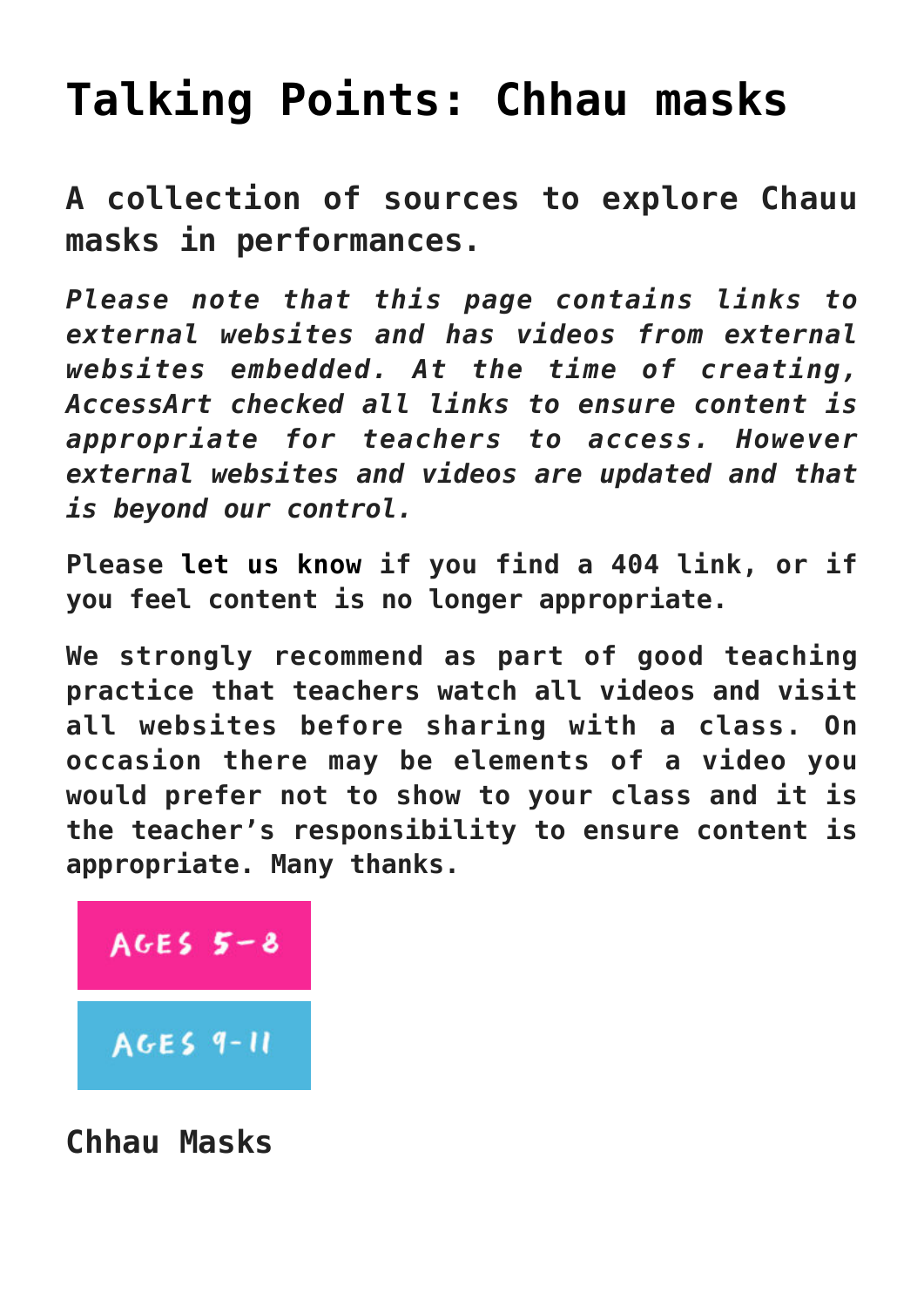**Chhau dance is a semi classical Indian dance with martial and folk traditions. It is found in three styles named after the location where they are performed, i.e. the Purulia Chau of West Bengal, the Seraikella Chau of Jharkhand and the Mayurbhanj Chau of Odisha.**

**The dance ranges from celebrating martial arts, acrobatics and athletics performed in festive themes of a folk dance, to a structured dance with religious themes. The costumes vary between the styles, with masks being used to identify the characters.**

**The stories enacted by Chhau dancers include those from Indian literature.**

**Find out more about the "[Craft of Accessorising](https://artsandculture.google.com/story/UgVhCfjKLHSWLQ) [for Chhau dancers"](https://artsandculture.google.com/story/UgVhCfjKLHSWLQ) and "[How the Craft of Mask](https://artsandculture.google.com/story/MAUhwJA_Ix8oLg) [Making Transforms the Dancers](https://artsandculture.google.com/story/MAUhwJA_Ix8oLg)" with Google Arts and Culture.**